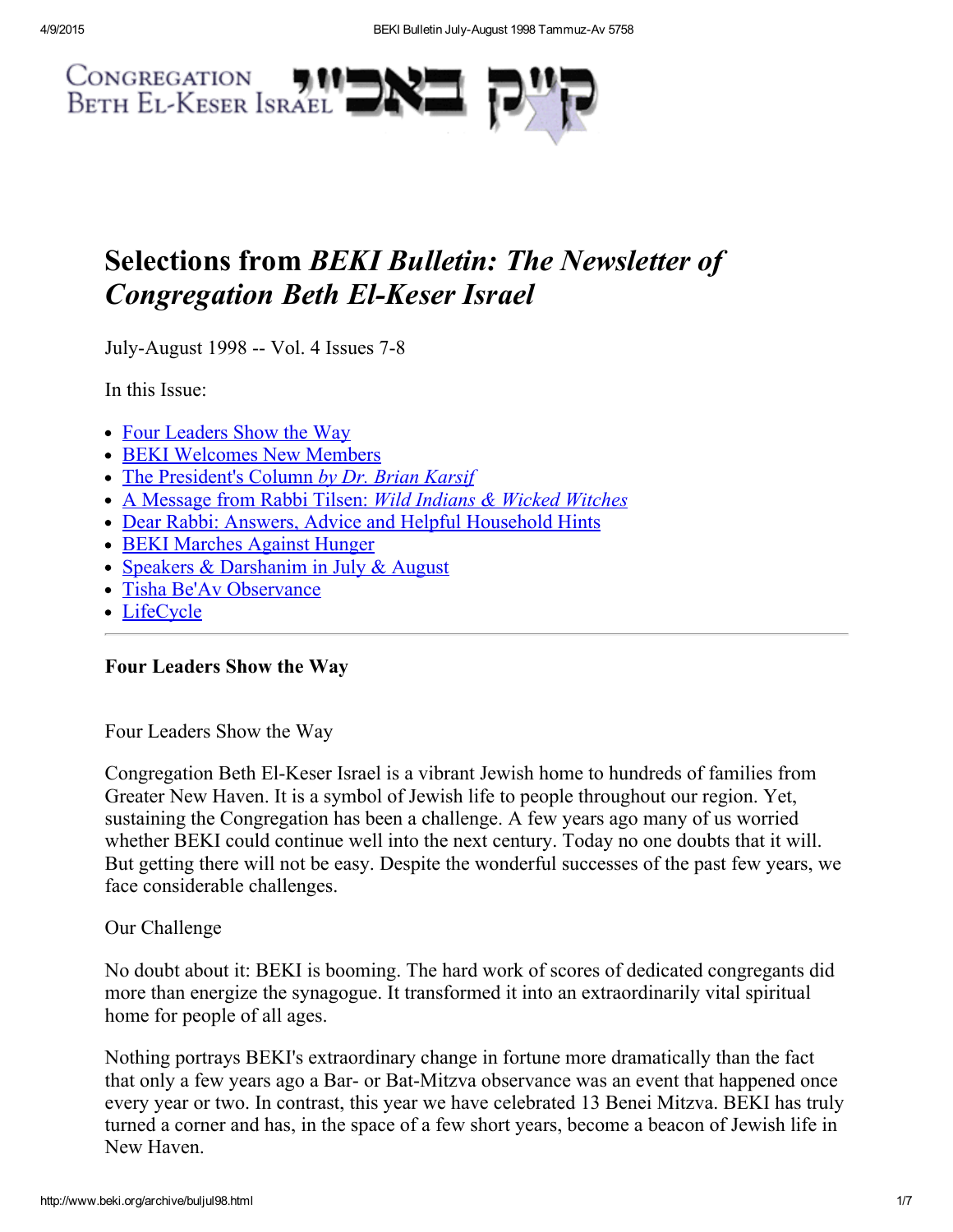All, however, is not well yet. While for the first time in years BEKI balanced its operating budget, the synagogue still carries the burden of years of deficit spending (\$74,000 to be exact). To make matters worse, the financial crisis of the past years forced us to defer critical capital improvements. Finally, even if neither of these factors were present, the skeletal budget of the past years is simply not enough to meet the requirements of a growing synagogue with a rapidly expanding youth program, expanding ritual and programmatic requirements, increased maintenance and custodial costs attendant to the increased use of the building, accelerating demands upon the staff and all the other costs attendant to a rapidly expanding congregation.

The Strategy for Meeting this Challenge

The only way for us to meet this challenge is for each congregant to participate in safeguarding the financial health of BEKI according to their means. To enable this to happen more easily we are moving to a system of annual giving. Each member of the synagogue is going to be asked to make an annual gift to BEKI (including dues). To this end, we ahve recently begun asking members of our Congregation to make their 1998 annual pledge to BEKI. We are proud to announce that four congregants have already joined together to pledge \$25,000 to BEKI for 1998. These people are George Posener (\$10,000), Lester & Bernice Margolis, Tina Rose and Paul Goodwin.

BEKI: A Part of Our Lives, A Part of Our Future

BEKI has a bright and promising future, provided that we all realize that it is a future in which we each will have to invest according to our abilities. A great deal of thanks is owed to George Posener, Lester & Bernice Margolis, Tina Rose and Paul Goodwin for leading the way. Now it isup to each of us to join them in assuring that our children and grandchildren will know the kind of vibrant Jewish life at BEKI that we treasure.

RL

## <span id="page-1-0"></span>BEKI Welcomes New Members

During the past five years, the Congregation has experienced a period of remarkable growth and transition in its membership. Of the approximately 250 families who currently bear the honor of formal membership in the Congregation, 100 have joined in the past five years. (This figure does not count families who joined during that period but have since moved away or otherwise not maintained their membership.) We are pleased to welcome Stanton & Marjorie Wiener, and their children Matthew & Jason, as new members and our "100th" family.

The number of minor children in the Congregation has expanded from about 70 to almost 200 in this same time period, and the mean age of our adult members is now over two years younger.

<span id="page-1-1"></span>The President's Column by Dr. Brian Karsif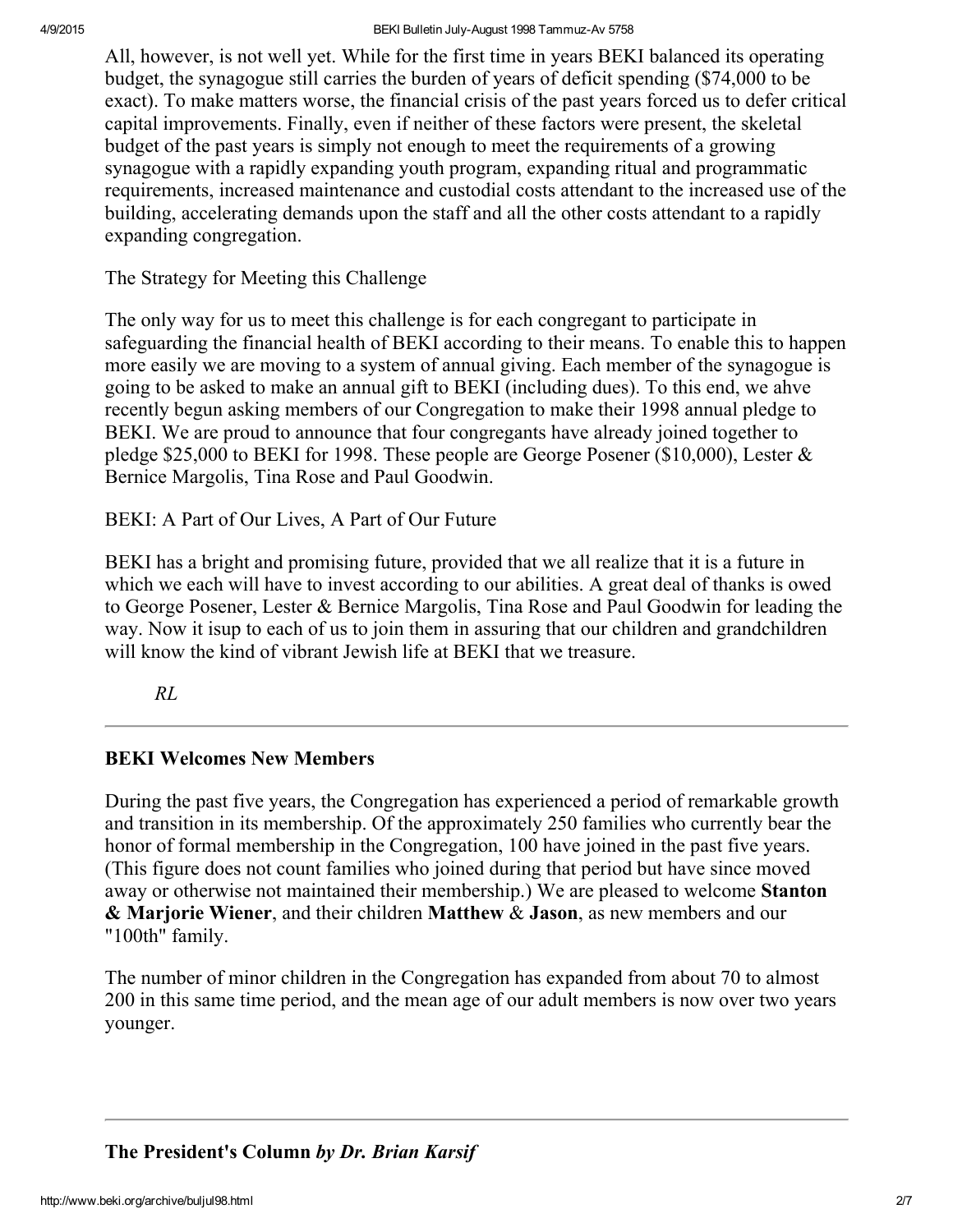Dear Friends: I hope that you are all having a good summer. My first year as President of BEKI is over and what an incredible year it has been. We had more *simchot* (celebrations) this past year than in the previous 10 years combined. We went from a shul with 210 member units to one with over 240, adding over 110 new individuals to the BEKI community. We not only balanced our budget but we were able to pay off some of the debt which we inherited from the prior year. The lower Social Hall underwent renovations so that it is now a terrific place for upcoming simchot.

My first Presidential letter in April generated an enormous response with many new people taking on projects such as the raffle, testimonial dinner, Fall rummage, High Holiday planning, food coupons, committees, board positions and the like. None of this could have been accomplished, however, without generous donations of time and money. Which brings me to my next topic: we need more of both.

#### Some Things You Need to Know

On average, the synagogue spends over \$25,000 per month. This includes everything needed to run the shul: salaries for the staff; insurances for the building and its contents such as Torah scrolls; utilities; building maintenance including fixing all of the things that break and trying to prevent other things from breaking; expenses for the United Hebrew School; program expenses for adult and youth education, youth programs, United Synagogue dues, Bulletin printing, High Holidays, office equipment, computers, alarm sytems, and on and on! Dues income covers only about 40% of that \$25,000 monthly bill. So how do we make ends meet? By asking people to give to the shul more than their dues, sometimes much more.

## How We Can Make BEKI Thrive

In many synagogues there are mandatory contributions to a building fund or a maintenance fee or some other gimmicky way to get money for the shul from the members. At BEKI, we prefer the straightforward approach: We ask people to give because this is their shul, their community, and they care about it. And so, people do give. We received a generous gift from Rob and Susan Goodwin Lerman towards the Lower Level Social Hall renovations. Louis and Mary Rosenkrantz provided us with a significant gift toward BEKI's Rosenkrantz Family Library which will be upgraded this year. Frank and Shirley Goldstein Frumento gave a significant gift in memory of their parents Herman & Edith Goldstein, and Sara Oppenheim, of blessed memory, gave a significant gift as well. Together these generous gifts supported over \$60,000 in capital improvements. One time gifts like these have proven critical to the life of our synagogue.

## The Campaign to Promote Annual Giving

Large gifts like those already mentioned, however, by themselves will not sustain our shul. For this reason, we have initiated a campaign to promote annual giving (including dues) to BEKI. Already a number of people have generously stepped forward to insure the present and future of the synagogue by [commiting](http://www.beki.org/archive/distinguished.html#george) to provide significant annual donations. George Posener has given \$10,000. Tina Rose, Pat Goodwin and Lester & Bernice Margolis have given significant figures as well. It is now time for us to follow their example. Each of us must be prepared to give financially to the shul as much as we can. Dues are simply not enough. We must each do more not only this year, but every year.

## What Does BEKI Mean to You?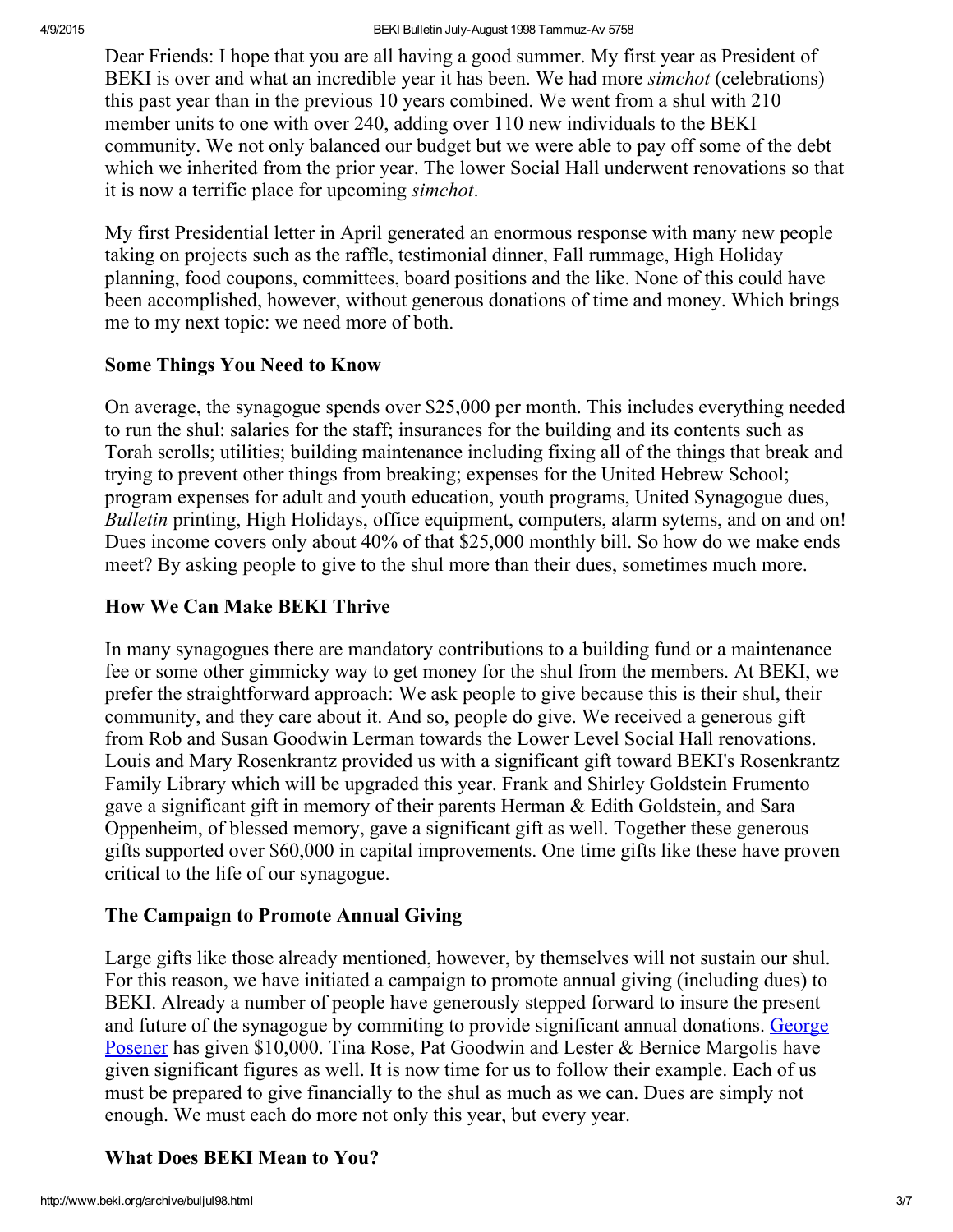Thus has begun the task of asking the members of the BEKI community to place a value on BEKI. What is it worth to you financially? How important is it to each of you that our shul not only survive but thrive and grow? If you give only your dues but could give more, please do so now and every year. If you cannot give any more financially, then give of your time as there are many things which need doing at BEKI.

#### Tzedaqa

As Jews, we are commanded to give *tzedaqa*, usually translated incorrectly as charity. But in fact, the word "*tzedaqa*" comes from the root "tzedek" meaning righteous. Giving *tzedeqa* is the right thing to do and it must start at home, in our immediate community, in our BEKI community.

## <span id="page-3-0"></span>A Message from Rabbi Tilsen

## Wild Indians & Wicked Witches

A Jewish parent might holler at her kids, "stop running around like wild Indians!" and think nothing of it. He might not be concerned if his child dressed as a wicked witch on Halloween. But I can't imagine an Indian parent hollering, "stop whining like a Jew!" or a Wiccan child dressed as a "hateful hasid."

We have come a long way in learning to speak and act respectfully toward others of different ethnic and religious backgrounds. A public official or school teacher who utters a racial or ethnic slur is sure to be out of a job. At the very least, racist and sexist speech is not considered acceptable in polite company.

But there are a few relics of those vile defamations that persist even in family settings. "Wild Indians" ("wild" as opposed to "civilized former savages") are portrayed in old Westerns and live on in the popular imagination in ways so utterly divorced from reality that one might try to excuse the use of the term by saying they didn't mean real people. And when we make sport of "witches" we surely do not have in mind our neighbors who, in our day, actually practice the ancient Wiccan religion (currently undergoing somewhat of a renaissance). We don't mean real Indians or real Witches. But isn't that our neighbors' excuse when they use an anti-Semitic epithet? "To Jew down" the price is "just a figure of speech." "Hymie Town" was meant merely in jest. And those ashtray jokes are just meant as jokes.

Gay & Lesbian people, too, are still the object of jest and derision. Whether one views homosexuality as merely an alternate lifestyle, as a manifestation of mental illness or as a grave and willful sin, it is wrong to joke about it or vilify Gays and Lesbians. To do so violates numerous commandments, including the prohibitions against lashon hara (group slander), hatred, incitement to hatred, incitement to violence, and causing economic harm.

The recent atrocity in Texas, where (allegedly) three white Christians chained an African-American man to the back of their pickup truck and dragged him to his death, shocks us with the realization that we live in a society polluted with racism and intolerance. It is a great mitzva to keep as far from the sin of racism and hatred as possible, even (or especially) to the point of being careful how we implicitly show disrespect for other people.

"Did you hear the one about the gay *shvartzer*?" No, I didn't, and I don't want to hear it.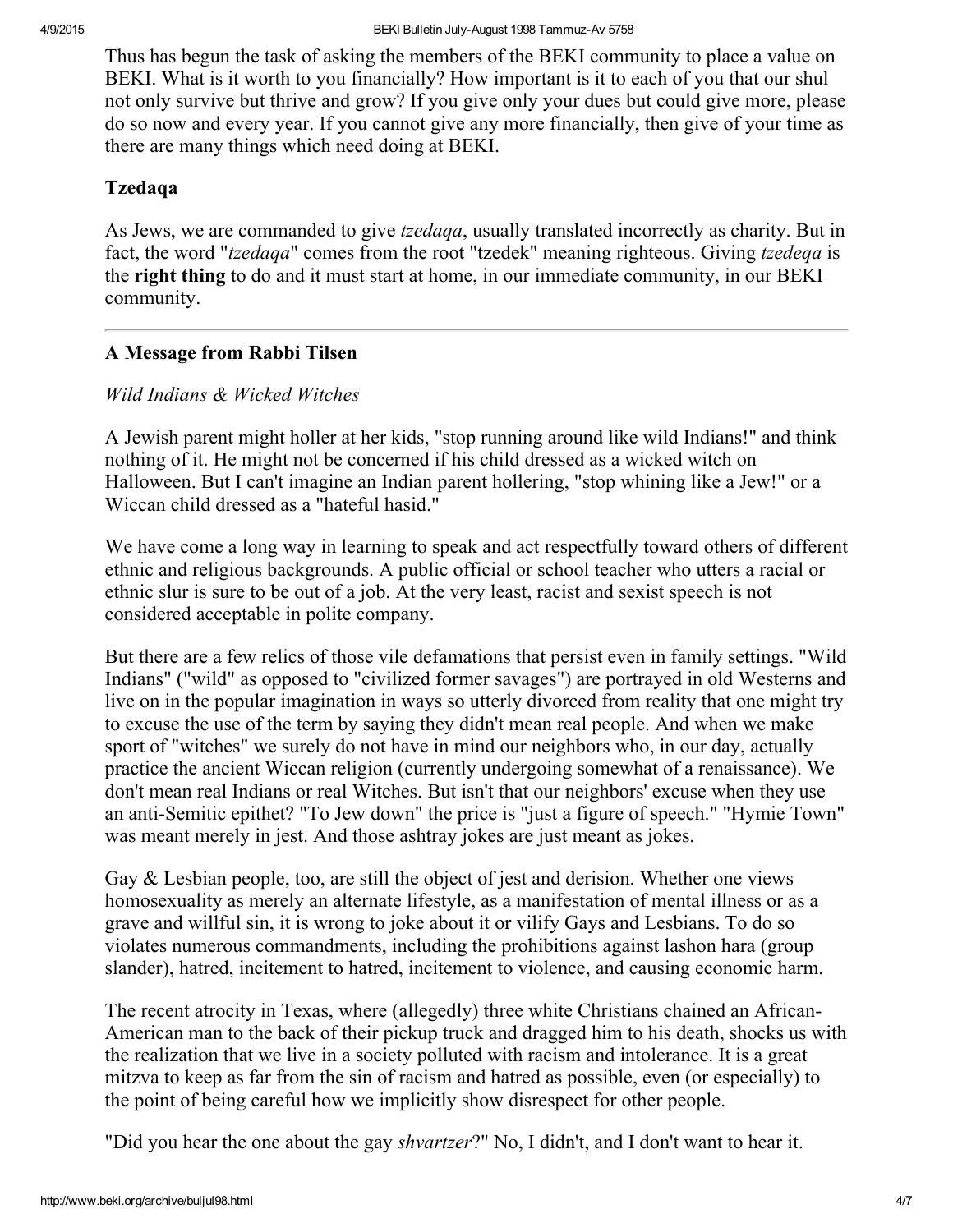Who loves life and desires good long years? Keep your tongue from evil, your lips from speaking falsehood, turn from wickedness and do good, seek peace and pursue it.

Psalm 34

#### <span id="page-4-1"></span>Dear Rabbi: Answers, Advice and Helpful Household Hints

Dear Rabbi,

The siddur (prayer book) instructions say that the *Shema* [p. 100-103 in *Sim Shalom*] should be recited silently except for the first line. But sometimes we sing it out loud. Why is that?

Signed,

Can Hear O Israel

Dear Can Hear,

The *Shema* is, ideally, recited out loud, at least loud enough for the reciter to hear him- or herself. The instruction "silently" refers only to the one line "*barukh shem...*, praised be...," which is not part of the *Shema* but is, rather, an inserted meditation. The choice of reciting the *Shema* aloud together (usually according to the *trope*) is usually made by the reader (i.e. the person leading services) based on their aesthetic preference.

## <span id="page-4-2"></span>BEKI Marches Against Hunger



A BEKI team took part in the 3 May "March Against Hunger" through Westville. We raised several hundred dollars for the cause, and had a great time together. Join us next year! Thanks to Kathy Rosenbluh for supervising the banner-making project, and to Sheila Mondry and Helen Rosenberg for helping to make the banner. The banner is now available through the BEKI office for future marches, walks, parades, and the like. The participation in the Walk is an expression of the Congregation's commitment to *Tigun [HaOlam](http://www.beki.org/archive/tiqunola.html)*,

commitment to social action and advancement. BEKI Team walkers were Paul, Carole, Annie & Sarah Bass; Saul Bell; Helen Rosenberg and Eva Landau; Rabbi Tilsen, Miriam Benson, Gilah, Tsvi and Tova Benson-Tilsen, and Rhoda Zahler.

#### <span id="page-4-0"></span>Speakers & Darshanim in July & August

Anne Johnston will serve as the darshanit on Shabbat morning 4 July. Anne, a BEKI member, directs the Kulanu [Ke'Ehad](http://www.beki.org/archive/kulanu.html) Havura for adults with special needs at BEKI.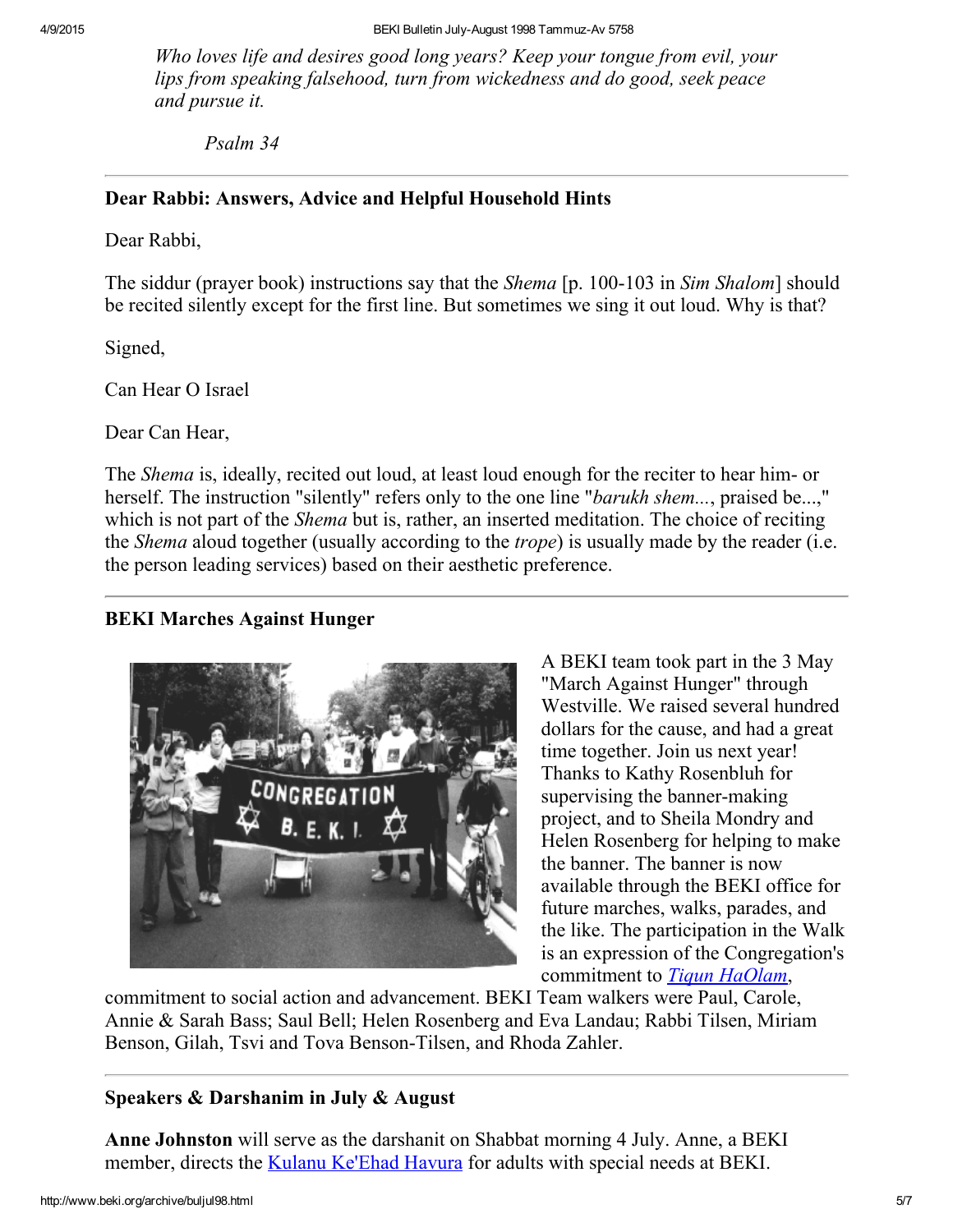Paul Bass will serve as the darshan on Shabbat morning 10 July. Paul is a BEKI member and serves as an aliya usher on Shabbat mornings.

#### <span id="page-5-1"></span>Tisha Be'Av Observance

The fast of Tisha BeAv, ("ninth day of the Hebrew month of Av"), will be observed on the tenth of Av this year. (This is somewhat like the Fourth of July being observed on Monday 6 July.) The observance begins after Shabbat on Saturday 1 August. Shabbat Minha afternoon service will be held at its regular time, 5:45p. The traditional *Maariv* (evening) service beings at 9:00p. The Shaharit (morning) service on Sunday 2 August is from 9:00a to 10:30a. The evening and morning services include the reading of the Biblical Book of Eikha (Lamentations). The fast is observed from Saturday night until about 8:40p Sunday night. Tisha BeAv commemorates the destruction of the first two Temples and other tragedies that have taken place in our long and glorious history. The fast is the only full-day fast besides Yom Kippur.

## <span id="page-5-0"></span>LifeCycle

HaMaqom Yinahem Etkhem: We Mourn the Passing of

Florence M. Scheinfeld, aunt of Robert Lettick

Lillian Levine, mother of J. Paul Levine, and mother of Richard Levine

Anna Benson, grandmother of Joanne Rudof, and grandmother of Cissi Ledewitz

May God Comfort All Who Mourn

## Mazal Tov to

Jill Medvedow, daughter of Leon & Phyllis Medvedow, on her appointment as Director of the Institute of Contemporary Art (ICA) in Boston.

Beth Weinstein, daughter of Natan & Lori Weinstein, who has graduated from High School and plans to attend Becker College.

Dina Kuperstock, daughter of David & Darryl Kuperstock, on being elected USY Regional President.

Aaron Brotman, son of Jay & Lynn Brotman, on his graduation from Ezra Academy.

Alan Lehrer, son of Arnold & Naomi Lehrer, on his graduation from Ezra Academy.

For more information call or write to:

#### **Congregation Beth El-Keser Israel** 85 Harrison Street at Whalley Avenue

New Haven, CT USA 06515-1724